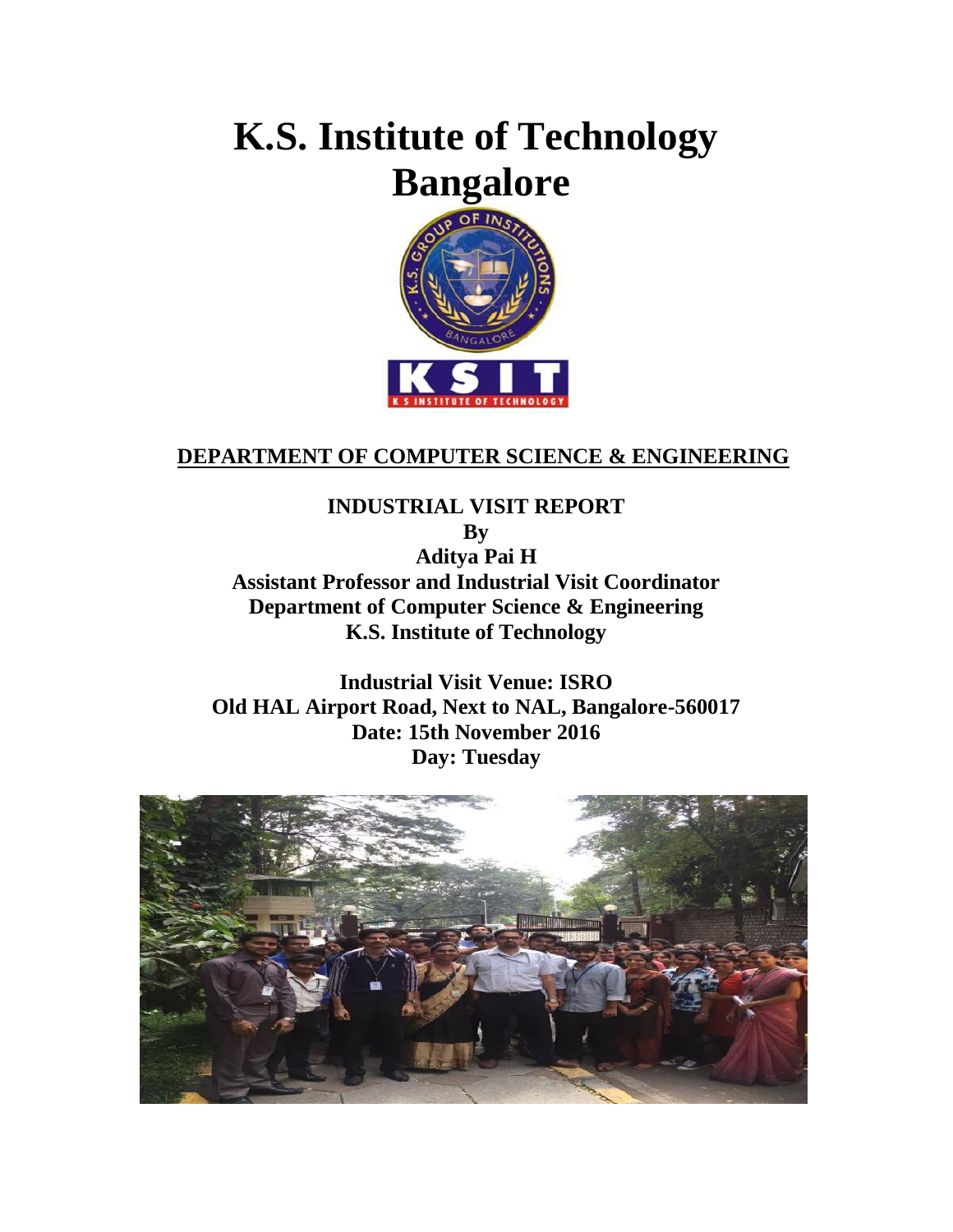## **Objective**

The main objective of the Industrial Visit is to provide an insight to the quality of research happening in the area of space technology and the scope of computer science engineering in this field.

#### **Resource Person**

Srinivassa H L, Scientist

#### **Outcome of the program**

- Introduction about the pillars of Indian Space Research Organization, Dr Vikram Sarabhai and Sathish Dhawan.
- Brief explanation of the India's satellite launched.
- The two types of satellites and rockets: Polar Satellite Launch Vehicle (PSLV) launches communication satellites like INSAT used in fields like TV, Radio, Internet etc. It can travel upto 800-900kms Geosynchronous Satellite Launch Vehicle (GSLV) launches remote sensing satellite like IRS for sensing earthquakes, forests areas, weather forecasting etc. It can travel upto 3600kms.
- Some of the renown ISRO stations in India manufactures the following machines:
	- 1. Gujrat Payload
	- 2. Bangalore Satellite
	- 3. Kerala Rocket
	- 4. Chandigarh 10% of Indian components
- All electronic packages are supplied by America since their components does not wear out for about 15 years.
- Honey comb structure for skeleton of satellites is used.
- Clean room where satellite is built was shown.